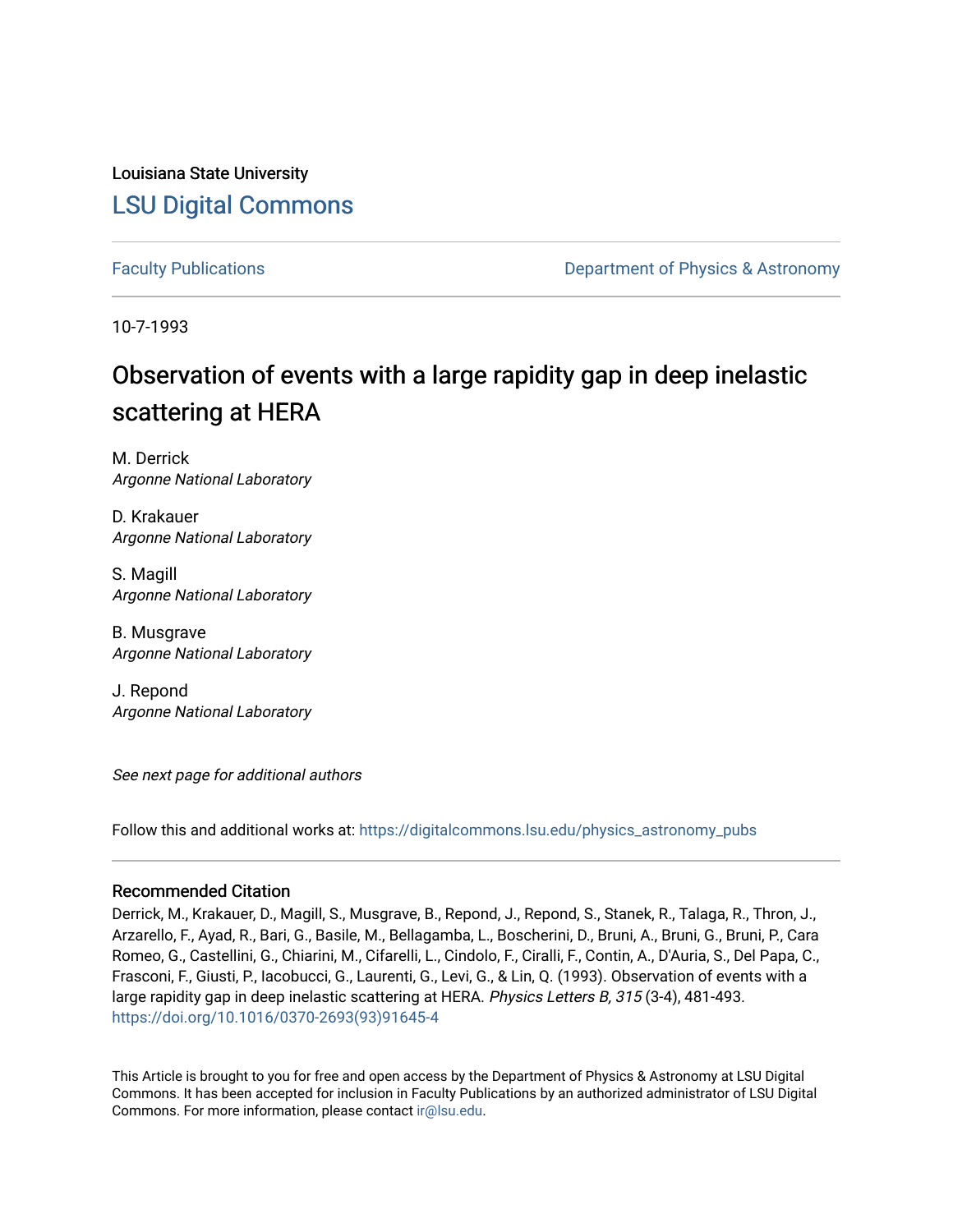### Authors

M. Derrick, D. Krakauer, S. Magill, B. Musgrave, J. Repond, S. Repond, R. Stanek, R. L. Talaga, J. Thron, F. Arzarello, R. Ayad, G. Bari, M. Basile, L. Bellagamba, D. Boscherini, A. Bruni, G. Bruni, P. Bruni, G. Cara Romeo, G. Castellini, M. Chiarini, L. Cifarelli, F. Cindolo, F. Ciralli, A. Contin, S. D'Auria, C. Del Papa, F. Frasconi, P. Giusti, G. Iacobucci, G. Laurenti, G. Levi, and Q. Lin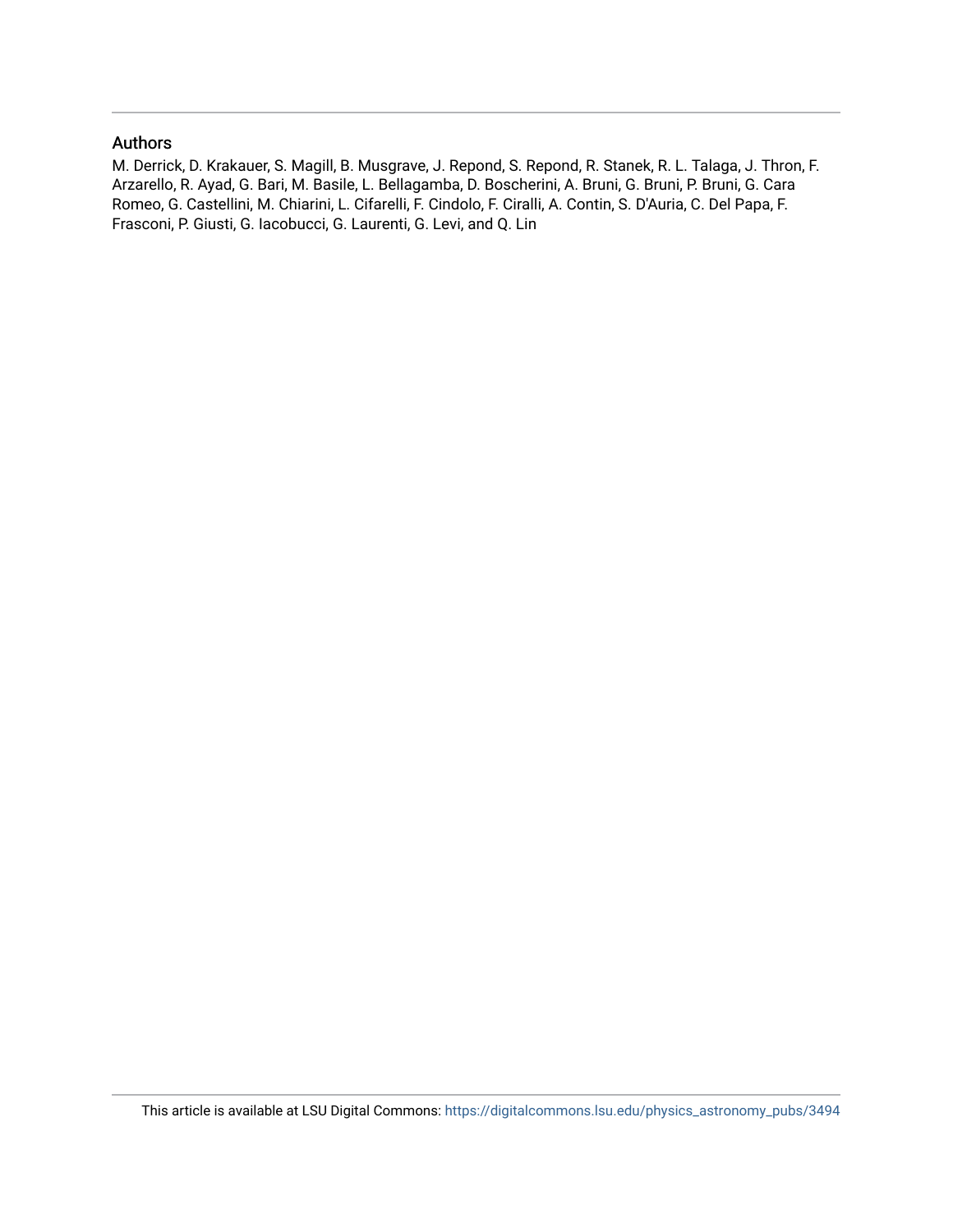## **Observation of events with a large rapidity gap in deep inelastic scattering at HERA**

ZEUS Collaboration

M. Derrick, D. Krakauer, S. Magill, B. Musgrave, J. Repond, S. Repond, R. Stanek, R.L. Talaga, J. Thron

*Argonne National Laboratory, Argonne, IL, USA* 47

F. Arzarello, R. Ayad<sup>1</sup>, G. Bari, M. Basile, L. Bellagamba, D. Boscherini, A. Bruni, G. Bruni, P. Bruni, G. Cara Romeo, G. Castellini 2, M. Chiarini, L. Cifarelli, F. Cindolo, F. Ciralli, A. Contin, S. D'Auria, C. Del Papa, F. Frasconi, P. Giusti, G. Iacobucci, G. Laurenti, G. Levi, Q. Lin, B. Lisowski, G. Maccarrone, A. Margotti, T. Massam, R. Nania, C. Nemoz, F. Palmonari, G. Sartorelli, R. Timellini, Y. Zamora Garcia l, A. Zichichi

*University and INFN Bologna, Bologna, Italy 39* 

A. Bargende, J. Crittenden, K. Desch, B. Diekmann, T. Doeker, A. Frey, M. Geerts, G. Geitz, H. Hartmann, D. Haun, K. Heinloth, E. Hilger, H.-P. Jakob, S. Kramarczyk, M. Kiickes 3, A. Mass, S. Mengel, J. Mollen, D. Monaldi<sup>4</sup>, H. Müsch<sup>5</sup>, E. Paul, R. Schattevoy, J.-L. Schneider, D. Schramm, R. Wedemeyer

*Physikalisches Institut der Universitiit Bonn, Bonn, Federal Republic of Germany* 36

A. Cassidy, D.G. Cussans, N. Dyce, B. Foster, R. Gilmore, G.P. Heath, H.F. Heath, M. Lancaster, T.J. Llewellyn, J. Malos, C.J.S. Morgado, R.J. Tapper, S.S. Wilson, R. Yoshida *H.H. Wills Physics Laboratory, University of Bristol, Bristol, UK 46* 

**R.R.** Rau

*Brookhaven National Laboratory, Upton, L.I., NY, USA* 47

M. Arneodo, M. Schioppa, G. Susinno *Calabria University, Physics Department and INFN, Cosenza, Italy* 39

A. Bernstein, A. Caldwell, I. Gialas, J.A. Parsons, S. Ritz, F. Sciulli<sup>6</sup>, P.B. Straub, L. Wai, S. Yang *Columbia University, Nevis Labs., Irvington on Hudson, NY, USA* 48

P. Borzemski, J. Chwastowski<sup>7</sup>, A. Dwuraźny, A. Eskreys, Z. Jakubowski<sup>8</sup>, B. Nizioł, K. Piotrzkowski, M. Zachara, L. Zawiejski

*Institute of Nuclear Physics, Cracow, Poland 43*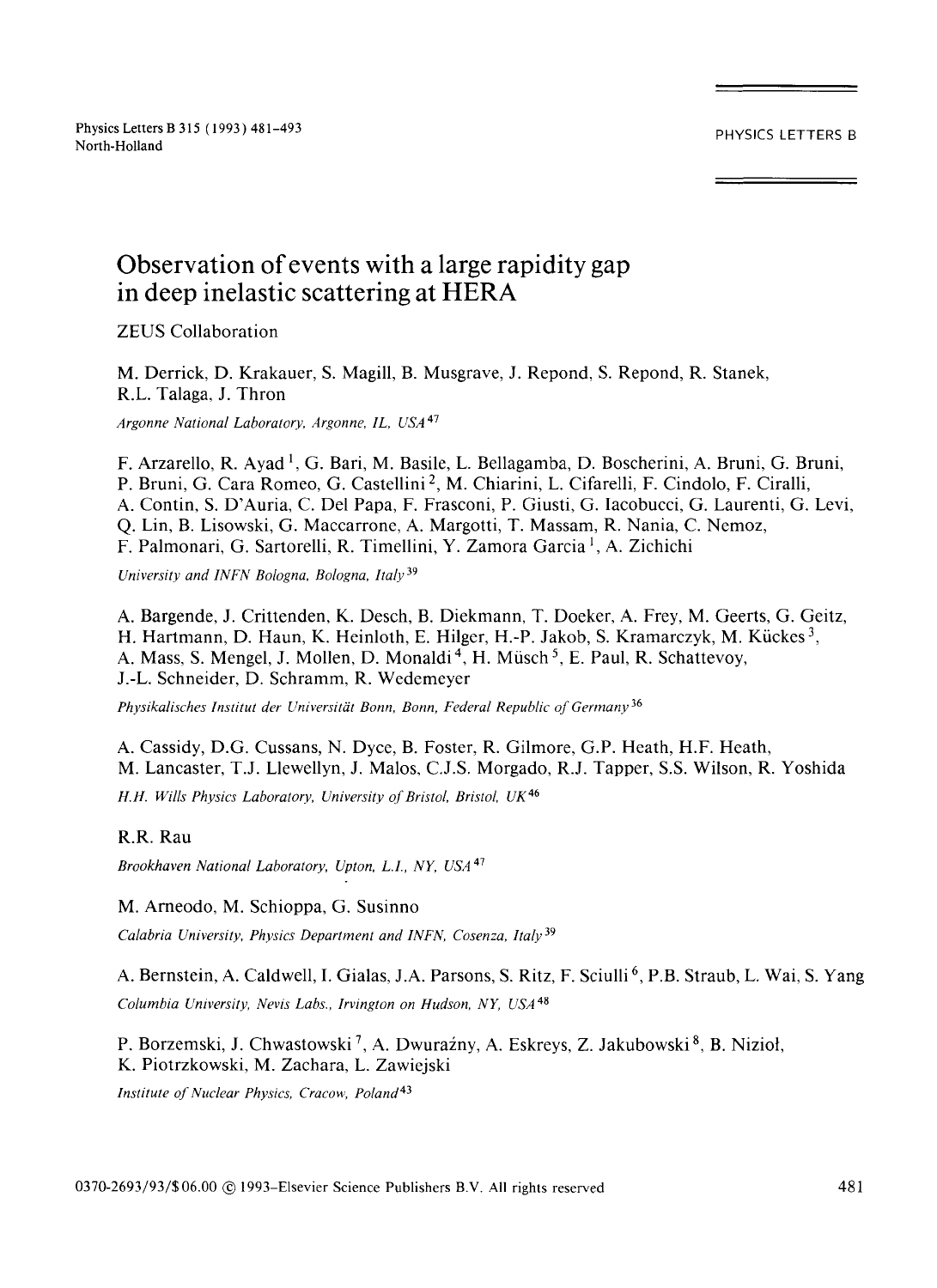L. Adamczyk, B. Bednarek, K. Eskreys, K. Jelefi, D. Kisielewska, T. Kowalski, E. Rulikowska-Zarebska, L. Suszycki, J. Zajac

Faculty of Physics and Nuclear Techniques, Academy of Mining and Metallurgy, Cracow, Poland<sup>43</sup>

#### T. Kędzierski, A. Kotański, M. Przybycień

*Jagellonian University, Department of Physics, Cracow, Poland 43* 

L.A.T. Bauerdick, U. Behrens, J.K. Bienlein, S. B6ttcher, C. Coldewey, A. Dannemann, G. Drews, P. Erhard<sup>9</sup>, M. Flasiński <sup>10</sup>, I. Fleck, R. Gläser <sup>11</sup>, P. Göttlicher, B. Gutjahr, T. Haas, L. Hagge, W. Hain, D. Hasell, H. Hultschig, G. Jahnen 12, p. Joos, M. Kasemann, R. Klanner, W. Koch, L. Köpke, U. Kötz, H. Kowalski, W. Kröger, J. Krüger, J. Labs, A. Ladage, B. Löhr, M. Löwe, D. Lüke, J. Mainusch, O. Manczak, M. Momayezi<sup>13</sup>, J.S.T. Ng, S. Nickel, D. Notz, K.-U. Pösnecker <sup>14</sup>, M. Rohde, J. Roldán <sup>15</sup>, E. Ros <sup>7</sup>, U. Schneekloth, J. Schroeder, W. Schulz, F. Selonke, E. Stiliaris 15, E. Tscheslog 17, T. Tsurugai, W. Vogel 17, G. Wolf, C. Youngman *Deutsches Elektronen-Synchrotron DESE Hamburg, Federal Republic of Germany* 

#### H.J. Grabosch, A. Leich, A. Meyer, C. Rethfeldt, S. Schlenstedt

*DESY-Zeuthen, Institut fiir Hochenergiephysik, Zeuthen, Federal Republic of Germany* 

G. Barbagli, A. Francescato, M. Nuti, P. Pelfer *University and INFN, Florence, Italy 39* 

G. Anzivino, R. Casaccia, S. De Pasquale, S. Qian, L. Votano *INFN, Laboratori Nazionali di Frascati, Frascati, Italy* 39

A. Bamberger, A. Freidhof, T. Poser, S. S61dner-Rembold, G. Theisen, T. Trefzger

*Physikalisches Institut der Universitgit Freiburg, Freiburg, Federal Republic of Germany* 36

N.H. Brook, P.J. Bussey, A.T. Doyle, J.R. Forbes, V.A. Jamieson, C. Raine, D.H. Saxon *Department of Physics and Astronomy, University of Glasgow, Glasgow,* UK 46

H. Brückmann <sup>18</sup>, G. Gloth, U. Holm, H. Kammerlocher, B. Krebs, T. Neumann, K. Wick *Hamburg University, 1st Institute of Experimental Physics, Hamburg, Federal Republic of Germany* 36

A. Fürtjes, E. Lohrmann, J. Milewski <sup>19</sup>, M. Nakahata <sup>20</sup>, N. Pavel, G. Poelz, W. Schott, J. Terron 15, F. Zetsche

Hamburg University, *Hnd Institute of Experimental Physics, Hamburg, Federal Republic of Germany* 36

T.C. Bacon, R. Beuselinck, I. Butterworth, E. Gallo, V.L. Harris, D.B. Miller, A. Prinias, J.K. Sedgbeer, A. Vorvolakos, A. Whitfield

*Imperial College London, High Energy Nuclear Physics Group, London,* UK 46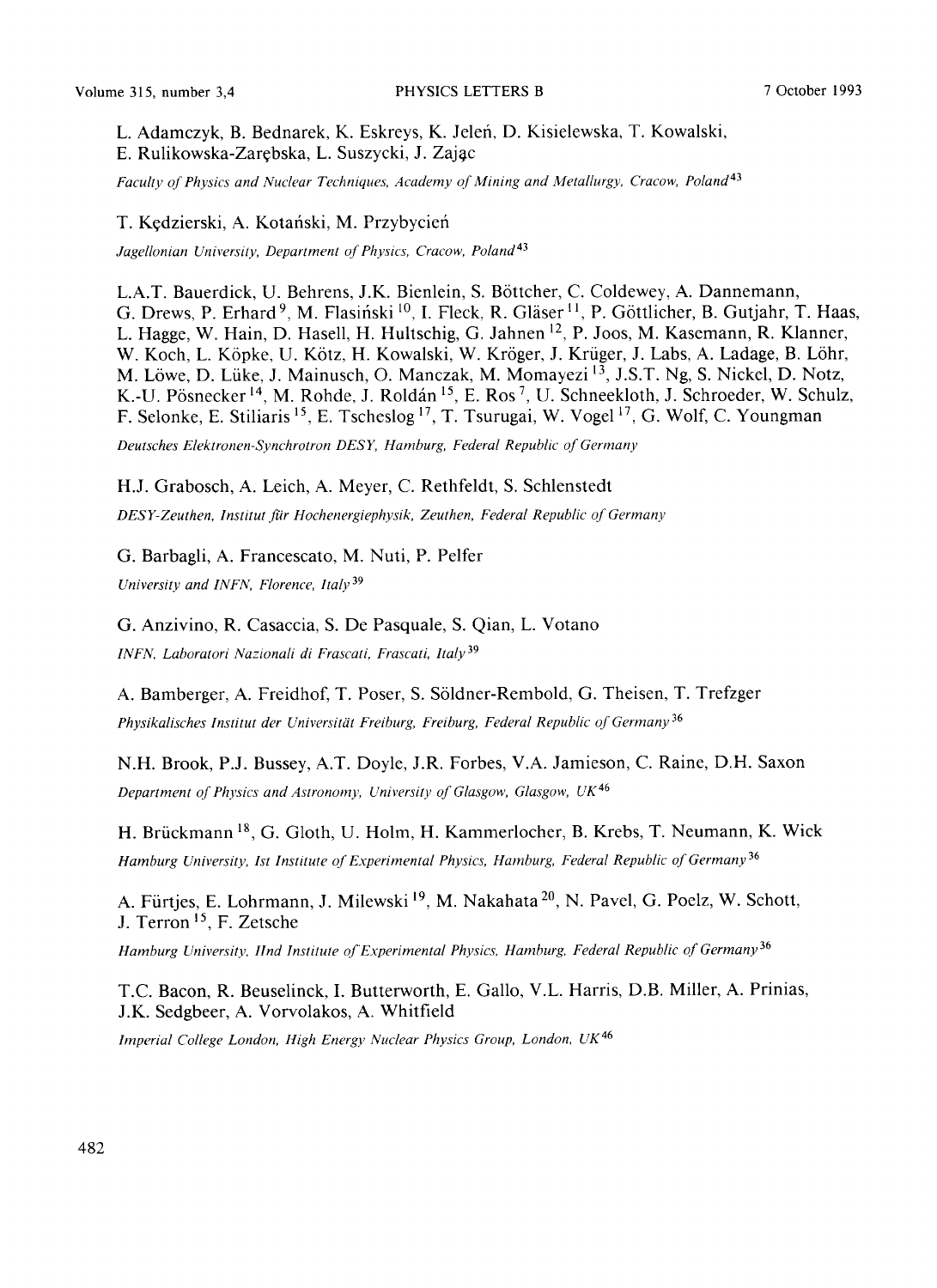#### T. Bienz, H. Kreutzmann, U. Mallik, E. McCliment, M. Roco, M.Z. Wang

*University of lowa, Physics and Astronomy Department, Iowa City, USA* 47

P. Cloth, D. Filges

*Forschungszentrum Jiilich, lnstitut fiir Kernphysik, Jiilich. Federal Republic of Germany* 

#### S.H. An, S.M. Hong, C.O. Kim, T.Y. Kim, S.W. Nam, S.K. Park, M.H. Suh, S.H. Yon

*Korea University, Seou[, Korea 4]* 

R. Imlay, S. Kartik, H.-J. Kim, R.R. McNeil, W. Metcalf, V.K. Nadendla

Louisiana State University, Department of Physics and Astronomy, Baton Rouge, LA, USA<sup>47</sup>

F. Barreiro <sup>21</sup>, G. Cases, L. Hervás <sup>22</sup>, L. Labarga <sup>22</sup>, J. del Peso, J.F. de Trocóniz <sup>23</sup> *Univer. Aut6noma Madrid, Depto de Fisica Te6rlca, Madrid, Spain 45* 

F. Ikraiam, J.K. Mayer, G.R. Smith

*University of Manitoba, Department of Physics, Winnipeg, Manitoba, Canada 34* 

F. Corriveau, D.J. Gilkinson, D.S. Hanna<sup>6</sup>, J. Hartmann, L.W. Hung, J.N. Lim, R. Meijer Drees, J.W. Mitchell, P.M. Patel, L.E. Sinclair, D.G. Stairs, M. St.Laurent, R. Ullmann

*McGill University, Department of Physics, Montreal, Quebec, Canada* 34,35

G.L. Bashindzhagyan, P.F. Ermolov, L.K. Gladilin, Y.A. Golubkov, V.A. Kuzmin, E.N. Kuznetsov, *A.A.* Savin, A.G. Voronin, N.P. Zotov

*Moscow State University, Institute of Nuclear Pysics, Moscow, Russia 44* 

S. Bentvelsen, M. Botje, A. Dake, J. Engelen, P. de Jong, M. de Kamps, P. Kooijman, A. Kruse, H. van der Lugt, V. O'Dell, A. Tenner, H. Tiecke, H. Uijterwaal<sup>24</sup>, M. Vreeswijk, L. Wiggers, E. de Wolf, R. van Woudenberg

*N1KHEF-Amsterdam, Amsterdam, Netherlands 42* 

B. Bylsma, L.S. Durkin, K. Honscheid, C. Li, T.Y. Ling, K.W. McLean, W.N. Murray, I.H. Park, T.A. Romanowski<sup>25</sup>, R. Seidlein

*Ohio State University, Physics Department, Columbus, OH, USA* 47

G.A. Blair, A. Byrne, R.J. Cashmore, A.M. Cooper-Sarkar, R.C.E. Devenish, D.M. Gingrich 26, P.M. Hallam-Baker<sup>7</sup>, N. Harnew, T. Khatri, K.R. Long, P. Luffman, I. McArthur, P. Morawitz, J. Nash, S.J.P. Smith 27, N.C. Roocroft, F.F. Wilson

*Department of Physics, University of Oxford, Oxford, UK 46* 

G. Abbiendi, R. Brugnera, R. Carlin, F. Dal Corso, M. De Giorgi, U. Dosselli, F. Gasparini, S. Limentani, M. Morandin, M. Posocco, L. Stanco, R. Stroili, C. Voci

*Dipartimento di Fisica dell" Universita and INFN, Padova, ltaly 39*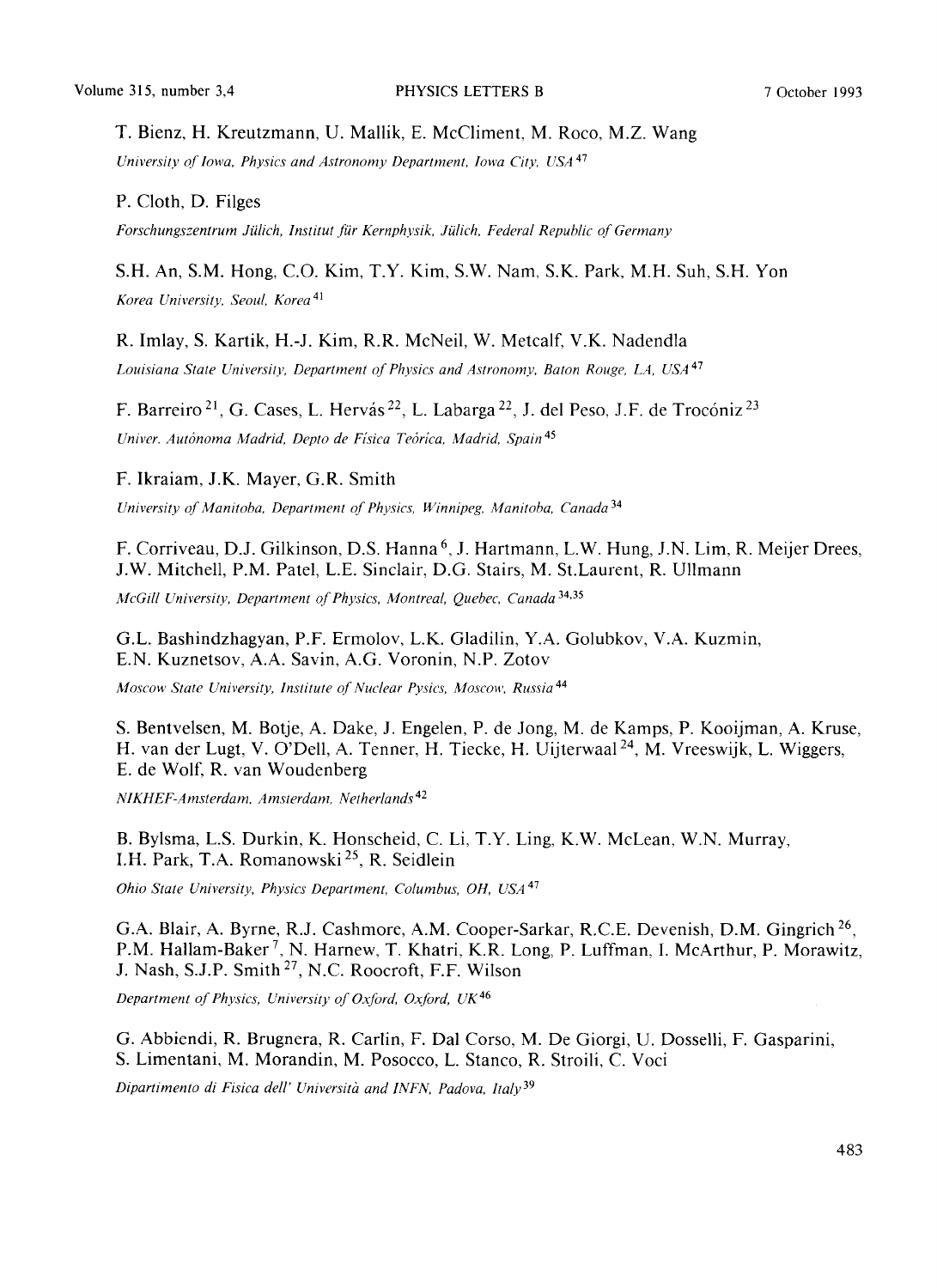J.M. Butterworth, J. Bulmahn, G. Feild, B.Y. Oh<sup>28</sup>, J. Whitmore<sup>29</sup>

*Pennsylvania State University, Department of Physics, University Park, PA, USA* 48

U. Contino, G. D'Agostini, M. Guida 30, M. Iori, S.M. Marl, G. Marini, M. Mattioli, A. Nigro *Dipartimento di Fisica, Universiffz 'La Sapienza" and INFN, Rome, Italy* 39

J.C. Hart, N.A. McCubbin, K. Prytz, T.P. Shah, T.L. Short *Rutherford Appleton Laboratory, Chilton, Didcot, Oxon, UK 46* 

E. Barberis, N. Cartiglia, C. Heusch, B. Hubbard, J. Leslie, W. Lockman, K. O'Shaughnessy, H.F. Sadrozinski, A. Seiden, D. Zer-Zion

*University of California, Santa Cruz, CA, USA* 47

E. Badura, J. Biltzinger, R.J. Seifert, A.H. Walenta, G. Zech

*Fachbereich Physik der Universitgit-Gesamthochschule Siegen, Siegen, Federal Republic of Germany* 36

S. Dagan 31, A. Levy

*School of Physics, Tel-Aviv University, Tel Aviv, Israel 38* 

T. Hasegawa, M. Hazumi, T. Ishii, S. Kasai 32, M. Kuze, S. Mine, Y. Nagasawa, T. Nagira, M. Nakao, H. Okuno, I. Suzuki, K. Tokushuku, S. Yamada, Y. Yamazaki

*Institute for Nuclear Study, University of Tokyo, Tokyo, Japan 4°* 

M. Chiba, R. Hamatsu, T. Hirose, S. Kitamura, S. Nagayama, Y. Nakamitsu *Tokyo Metropolitan University, Department of Physics, Tokyo, Japan 4°* 

R. Cirio, M. Costa, M.I. Ferrero, L. Lamberti, S. Maselli, C. Peroni, A. Solano, A. Staiano Università di Torino, Dipartimento di Fisica Sperimentale and INFN, Torino, Italy<sup>39</sup>

#### M. Dardo

*Facultd di Scienze, University of Torino, Alessandria, and INFN-Sezione di Torino, Torino, Italy 39* 

D.C. Bailey, D. Bandyopadhyay, F. Benard, S. Bhadra, M. Brkic, B.D. Burow, F.S. Chlebana, M.B. Crombie, G.F. Hartner, G.M. Levman, J.F. Martin, R.S. Orr, J.D. Prentice, C.R. Sampson, G.G. Stairs, R.J. Teuscher, T.-S. Yoon

*University of Toronto, Department of Physics, Toronto, Ont., Canada* 34

F.W. Bullock, C.D. Catterall, J.C. Giddings, T.W. Jones, A.M. Khan, J.B. Lane, P.L. Makkar, D. Shaw, J. Shulman

*University College London, Physics and Astronomy Department, London, UK*<sup>46</sup>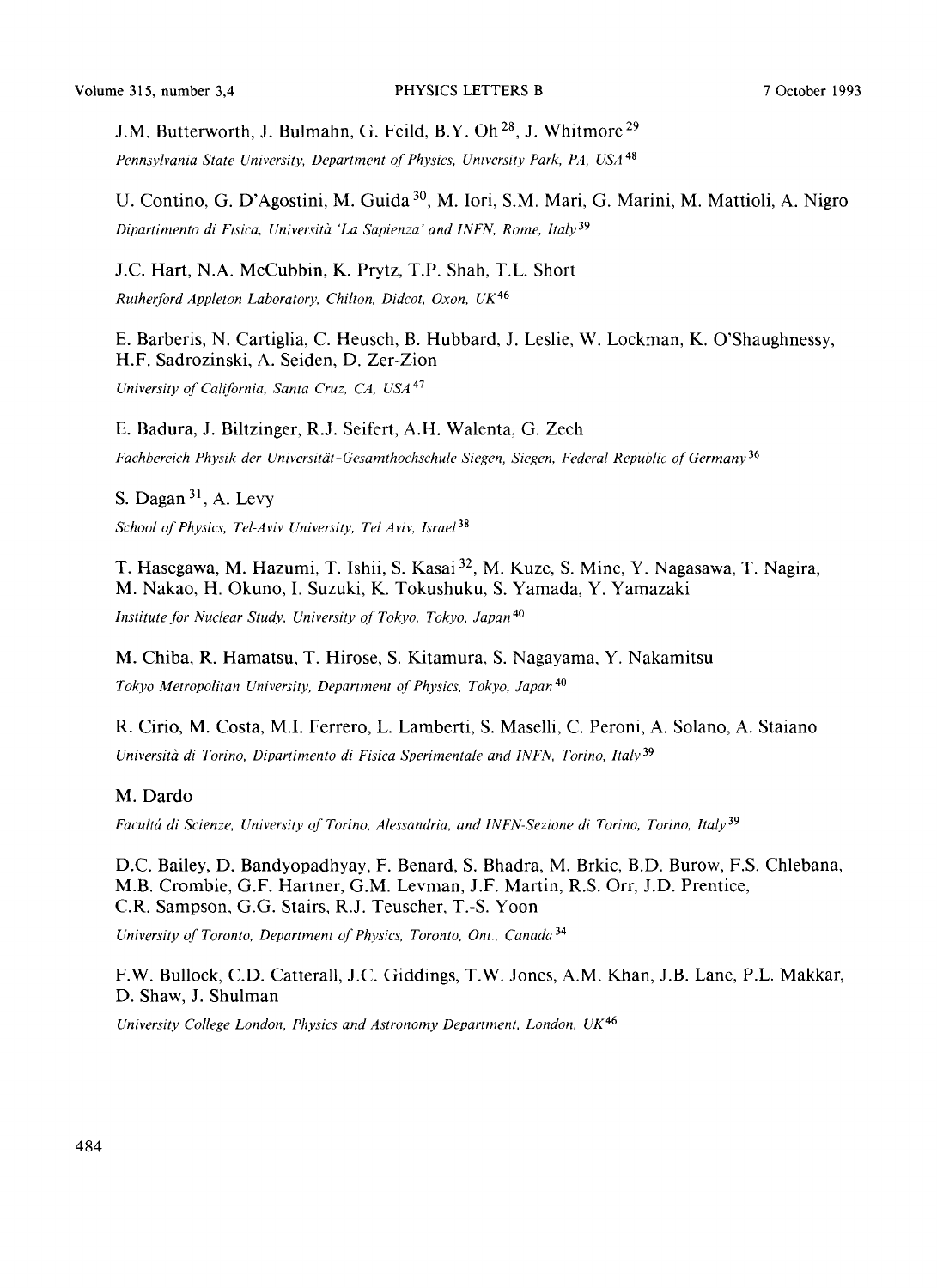Volume 315, number 3,4 PHYSICS LETTERS B 7 October 1993

K. Blankenship, J. Kochocki, B. Lu, L.W. Mo

*Virginia Polytechnic Institute and State University, Physics Department, Blacksburg, VA, USA* 48

K. Charchuta, J. Ciborowski, J. Gajewski, G. Grzelak, M. Kasprzak, M. Krzyzanowski, K. Muchorowski, R.J. Nowak, J.M. Pawlak, A. Stopczyfiski, T. Tymieniecka, R. Walczak, A.K. Wr6blewski, J.A. Zakrzewski, A.F. Zarnecki

*Warsaw University, Institute of Experimental Physics, Warsaw, Poland 43* 

#### M. Adamus

*Institute for Nuclear Studies, Warsaw, Poland 43* 

H. Abramowicz <sup>19</sup>, Y. Eisenberg, C. Glasman  $^{33}$ , U. Karshon  $^{31}$ , A. Montag  $^{31}$ , D. Revel, A. Shapira

*Weizmann Institute, Nuclear Physics Department, Rehovot, Israel 37* 

C. Foudas, C. Fordham, R.J. Loveless, A. Goussiou, I. Ali, B. Behrens, S. Dasu, D.D. Reeder, W.H. Smith, S. Silverstein

*University of Wisconsin, Department of Physics, Madison, W1, USA* 47

### W.R. Frisken, K.M. Furutani, Y. Iga

*York University, Department of Physics, North York, Ont., Canada* 34

Received 16 July 1993 Editor: K. Winter

In deep inelastic, neutral current scattering of electrons and protons at  $\sqrt{s}$  = 296 GeV, we observe in the ZEUS detector events with a large rapidity gap in the hadronic final state. They occur in the region of small Bjorken  $x$  and are observed up to  $Q^2$  of 100 GeV<sup>2</sup>. They account for about 5% of the events with  $Q^2 \ge 10$  GeV<sup>2</sup>. Their general properties are inconsistent with the dominant mechanism of deep inelastic scattering, where color is transferred between the scattered quark and the proton remnant, and suggest that the underlying production mechanism is the diffractive dissociation of the virtual photon.

- <sup>1</sup> Supported by Worldlab, Lausanne, Switzerland.<br> $\frac{2}{3}$  Also at IBOE Elamnes, Italy
- <sup>2</sup> Also at IROE Florence, Italy.<br><sup>3</sup> Now at TRHIME Vancouver
- $3$  Now at TRIUMF, Vancouver.<br> $4$  Now at University of Bologna
- <sup>4</sup> Now at University of Bologna.<br> $\frac{5}{2}$  Now a self-employed consultant
- $5$  Now a self-employed consultant.
- <sup>6</sup> Now at DESY as Alexander von Humboldt Fellow.
- $^7$  Now at CERN.<br>8 Now at DESV
- Now at DESY.
- 9 Now at IST GmbH, Darmstadt.
- $10$  On leave from Jagellonian University, Cracow.
- <sup>11</sup> Now at Martin & Associates, Hamburg.
- 12 Now at Harry Hoffmann, Fitzbek.
- 13 Now at University of Minnesota, Minneapolis.
- 14 Now at Lufthansa, Frankfurt.
- 15 Supported by the European Community.
- 16 Now at Integrata, Frankfurt.
- 17 Now at Blohm & Voss, Hamburg.
- Deceased.
- <sup>19</sup> On leave from Warsaw University.
- Now at Institute for Cosmic Ray Research, University of Tokyo.
- 21 On leave of absence at DESY, supported by DGICYT.
- 22 Partially supported by Comunidad Aut6noma de Madrid, Spain.
- <sup>23</sup> Supported by Fundación Banco Exterior.
- 24 Now at SSC, Dallas.
- 25 Now at Department of Energy, Washington.
- 26 Now at Centre for Subatomic Research, University of Alberta, Canada and TRIUMF, Vancouver, Canada.
- 27 Now with McKinsey Consultants, Sidney, Australia.
- 28 On leave and supported by DESY 1992-93.
- $29$  On leave and supported by DESY 1991-92.
- 30 Permanent address: Dipartimento di Fisica, Università di Salerno, Italy.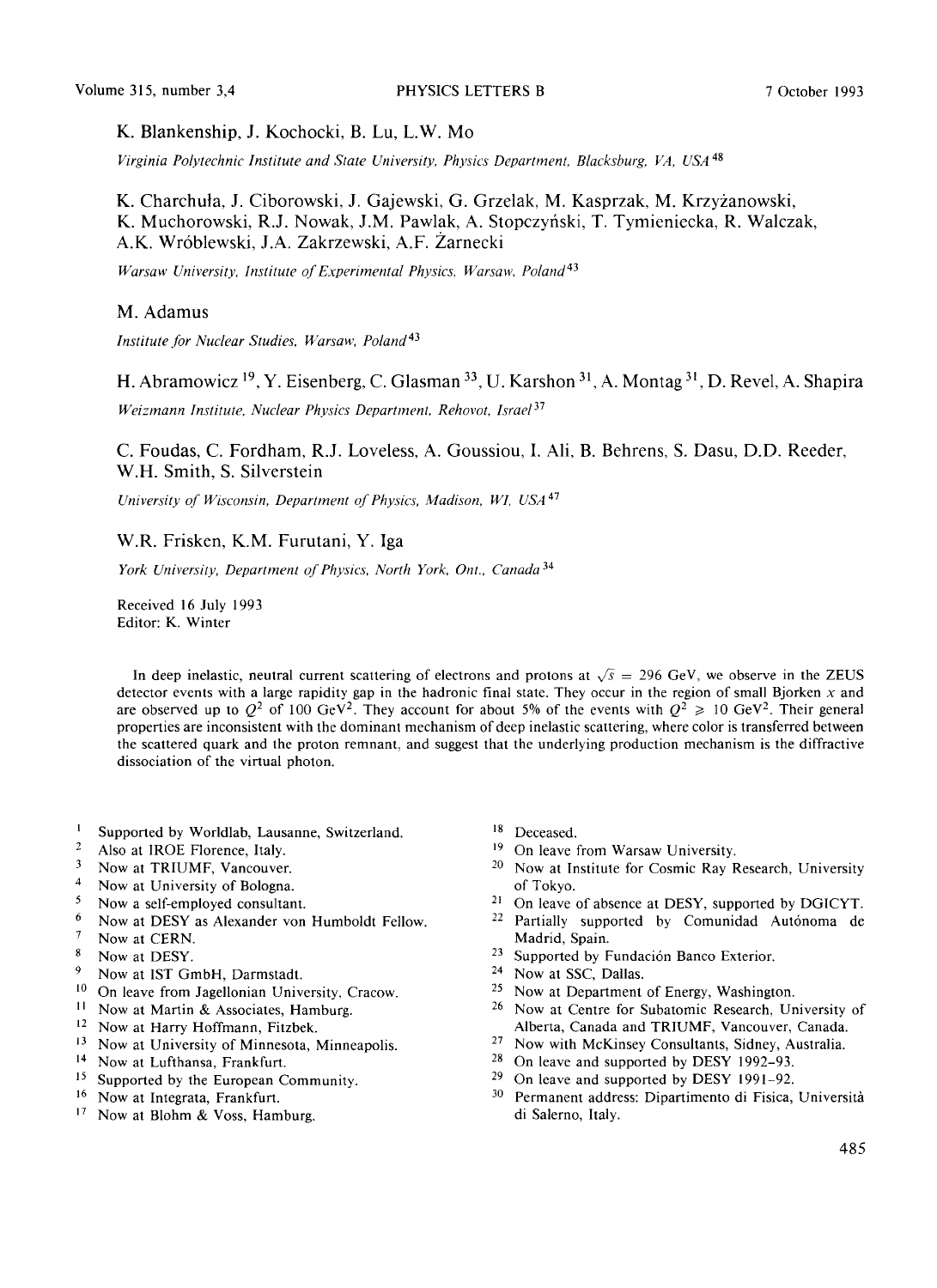#### **1. Introduction**

The dominant mechanism of deep inelastic electron proton scattering (DIS) is the scattering of the incident lepton from a colored quark (see fig. la). The color transfer between the struck quark and the proton remnant is responsible for populating the rapidity interval between them with final state hadrons. This picture predicts that DIS events observed in HERA experiments should have substantial energy deposits at angles close to the proton beam direction. Indeed, the energy flow distributions from the bulk of DIS events are consistent with this paradigm [1,2].

In this paper we report the first observation of a class of DIS events in which the hadronic energy deposit closest to the proton beam direction is at a large

- <sup>31</sup> Supported by the MINERVA Gesellschaft für Forschung GmbH.
- 32 Now at Hiroshima National College of Maritime Technology.
- <sup>33</sup> Supported by the DAAD Deutscher akademischer Austauschdienst.
- <sup>34</sup> Supported by the Natural Sciences and Engineering Research Council of Canada.
- <sup>35</sup> Supported by the FCAR of Quebec, Canada.
- <sup>36</sup> Supported by the German Federal Ministry for Research and Technology (BMFT).
- <sup>37</sup> Supported by the MINERVA Gesellschaft für Forschung GmbH, by the Israel Ministry of Energy, and by the Israel Academy of Science.
- <sup>38</sup> Supported by the Israel Ministry of Energy, and by the German Israeli Foundation.
- <sup>39</sup> Supported by the Italian National Institute for Nuclear Physics (INFN).
- <sup>40</sup> Supported by the Japanese Ministry of Education, Science and Culture (the Monbusho) and its grants for Scientific Research.
- 41 Supported by the Korean Ministry of Education and Korea Science and Engineering Foundation.
- <sup>42</sup> Supported by the Netherlands Foundation for Research on Matter (FOM).
- 43 Supported by the Polish State Committee for Scientific Research (grant No. 204209101 ).
- 44 Supported by the German Federal Ministry for Research and Technology (BMFT), the Volkswagen Foundation, and the Deutsche Forschungsgemeinschaft.
- 45 Supported by the Spanish Ministry of Education and Science through funds provided by CICYT.
- <sup>46</sup> Supported by the UK Science and Engineering Research Council.
- <sup>47</sup> Supported by the US Department of Energy.
- 48 Supported by the US National Science Foundation.

angle. Described in terms of pseudorapidity,  $\eta$  =  $-\ln \tan(\theta/2)$ , these events exhibit a sizeable difference between the pseudorapidity of the smallest detector angle <sup>#1</sup> ( $\theta = 1.5^{\circ}, \eta = 4.3$ ) and the pseudorapidity of the hadrons observed closest to the proton direction. These "large rapidity gap" events are not described by standard QCD inspired fragmentation models [3]. Their general characteristics are compatible with those expected from diffractive dissociation involving pomeron exchange.

Until recently, Regge theory and perturbative QCD have been subjects without much overlap, except for predictions regarding the  $x \to 0$  behavior of structure functions [4]. The Regge phenomenology that successfully describes the energy dependence of the total cross sections and the properties of elastic and diffractive production in hadron-hadron interactions [5] involves the exchange of the pomeron. However, the present understanding of the nature of the pomeron is poor despite a wealth of data [6]. Ingelman and Schlein [7] suggested that the pomeron may have a partonic structure which could be probed in hard diffractive dissociation. Collider data from the UA8 Collaboration [8] give strong evidence for high transverse momentum jets in diffractively produced high mass systems which can be understood as the hard scattering from partons within the pomeron. The concept of the pomeron structure function has been studied in terms of perturbative QCD [4,9-15]. It has been suggested that the pomeron structure could be probed with a virtual photon at HERA [7,16,17] and that the experimental signature of a pomeron exchange would consist of a quasi-elastically scattered proton, well separated in rapidity from the remaining hadronic system as illustrated in fig. lb. The events reported here have such a rapidity gap.

The data were collected during fall 1992 with the ZEUS detector at HERA for collisions of 820 GeV protons with 26.7 GeV electrons. The data sample used in this analysis corresponds to an integrated luminosity of  $24.7$  nb<sup>-1</sup>.

<sup>#1</sup> In the ZEUS coordinate system the polar angle  $\theta$  is measured with respect to the Z axis pointing along the direction of the incoming proton.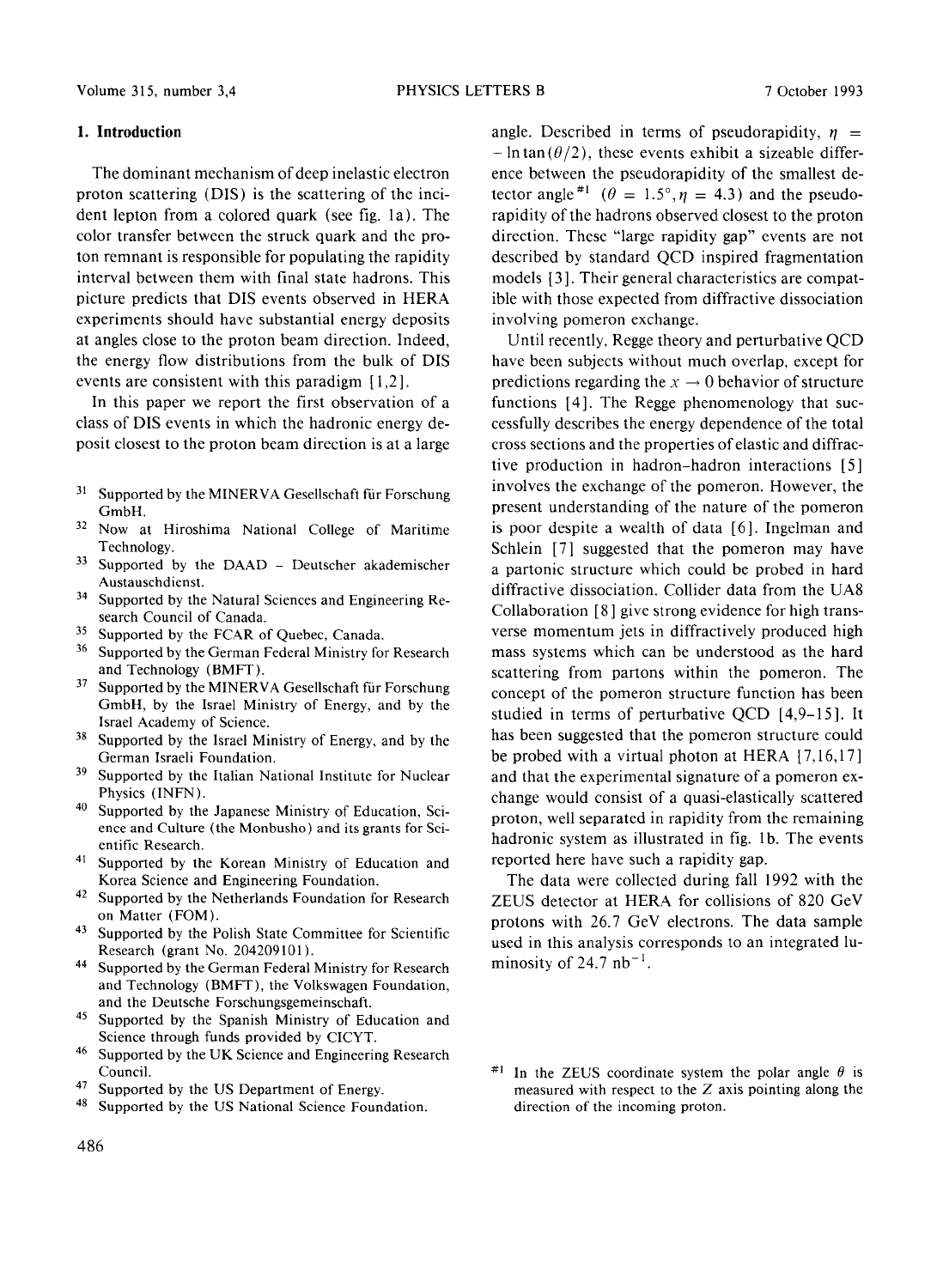

Fig. I. (a) *Schematic* diagram describing particle production in deep inelastic electron proton scattering. (b) Schematic diagram describing particle production by diffractive dissociation in a deep inelastic *ep* interaction. W is the center of mass energy of the  $\gamma^*p$  system and  $M_X$  is the invariant mass of the hadronic system measured in the detector. N represents a proton or low-mass nuclear system. (c) Schematic view of the ZEUS calorimeter and central tracking. Overlaid is an event with a large rapidity gap. Tracks are detected in the central tracking chamber and energy deposits are observed in the calorimeter. The electron is detected in the rear direction (REAL).

#### **2. Experimental environment**

The ZEUS detector has been described elsewhere [18]. The hermetic uranium-scintillator calorimeter (CAL), the central tracking detector and the vertex detector were the main components used for this analysis.

The calorimeter consists of three parts (see fig. lc): RCAL covering the backward pseudorapidity range  $(-3.8 < \eta < -0.75)$ , BCAL covering the central region (-0.75  $< \eta$  < 1.1), and FCAL covering the forward region  $(1.1 < \eta < 4.3)$ . The scintillator tiles form towers that are longitudinally segmented into electromagnetic (EMC) and hadronic (HAC) cells.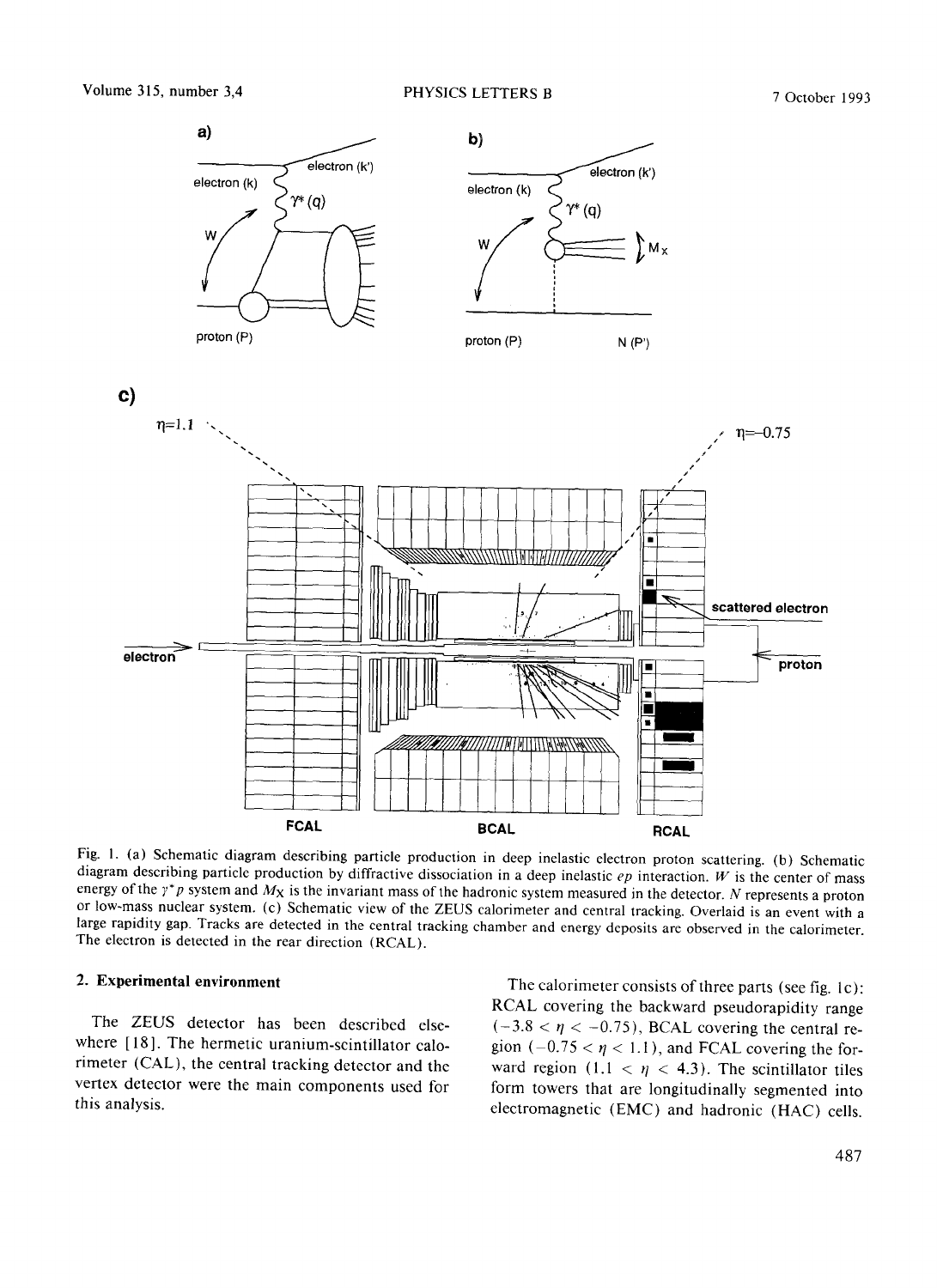Characteristic transverse sizes are 5 cm  $\times$  20 cm for the EMC cells of FCAL and BCAL and 10 cm  $\times$  20 cm for those in the RCAL. The HAC cells are typically  $20 \text{ cm} \times 20 \text{ cm}$  in the transverse dimensions. Holes of 20 cm  $\times$  20 cm in the center of FCAL and RCAL are required to accommodate the HERA beam pipe. The resulting solid angle coverage of the calorimeter is 99.7% of  $4\pi$ .

The calorimeter readout provides precise energy and time measurements for the 5918 cells, each of which is instrumented with two photomultipliers. On average less than 0.1 percent of the cells were without operational readout. The calorimeter noise, which is dominated by the uranium radioactivity, is typically 15 MeV in the EMC cells and 25 MeV in the HAC cells. A cut of 60 MeV for the EMC cells and 110 MeV for the larger HAC cells reduces the influence of noise on the measurement of kinematic variables.

The tracking information was used for most events to determine the Z coordinate of the event vertex with a resolution of 4 cm. The time measured in the calorimeter can also be used to determine the Z coordinate of the vertex with a resolution of 10 cm. If neither was available the vertex was set to the nominal Z coordinate of the interaction point, leading to an uncertainty of 25 cm.

Data were collected while HERA collided nine electron and proton bunches. During the same period, single unpaired bunches of electrons and protons circulated, which permitted a measurement of beam associated backgrounds.

#### **3. Kinematics of deep inelastic events**

The kinematic variables used to describe deep inelastic scattering events are the following:  $Q^2$ , the negative of the squared four-momentum transfer carried by the virtual photon<sup>#2</sup>,  $\gamma^*$ ,

$$
Q^2=-q^2\equiv -(k-k')^2,
$$

where  $k$  and  $k'$  are the four-momentum vectors of the initial and final state electron, respectively;  $y$ , the

variable which describes the energy transfer to the hadronic final state,

$$
y \equiv (q \cdot P)/(k \cdot P) ,
$$

where  $P$  is the four-momentum vector of the incoming proton;  $x$ , the Bjorken variable,

$$
x \equiv Q^2/(2q \cdot P) = Q^2/ys,
$$

where s is the center-of-mass energy squared of the *ep*  system; and W, the center-of-mass energy of the  $\gamma^* p$ system,

$$
W^{2} \equiv (q + P)^{2} = \frac{Q^{2}(1 - x)}{x} + M_{p}^{2},
$$

where  $M_p$  is the mass of the proton.

The kinematic variables can be determined from either the leptonic or the hadronic system. Studies of the HERA kinematics have shown [19] that it is sometimes advantageous to use a mixed set of variables. We chose to use the so called "double angle" method. The relevant quantities will be denoted by the subscript DA. Here all event variables are derived from the scattering angle of the electron and the angle  $\gamma_H$ of a massless object balancing the momentum vector of the electron to satisfy energy and momentum conservation. In the naive quark-parton model  $\gamma_H$  would be the scattering angle of the struck quark. It is determined from the hadronic energy flow measured in the detector [20],

$$
\cos \gamma_H = \frac{(\sum_i p_X)^2 + (\sum_i p_Y)^2 - (\sum_i (E - p_Z))^2}{(\sum_i p_X)^2 + (\sum_i p_Y)^2 + (\sum_i (E - p_Z))^2},
$$

where the sums run over all calorimeter cells  $i$ , excluding those assigned to the scattered electron, and  $p =$  $(p_X, p_Y, p_Z)$  is the momentum vector assigned to each cell of energy  $E$ . The cell angles are calculated from the geometric center of the cell and the vertex position of the event. Final state particles produced close to the direction of the proton beam give a negligible contribution, since these particles have  $(E - p_Z) \sim 0$ .

The invariant mass of the hadronic system detected in the calorimeter,  $M_X$ , can be determined from the

 $*2$  In the momentum transfer range accessible with our integrated luminosity, the electron-proton interactions are described by the exchange of a virtual photon.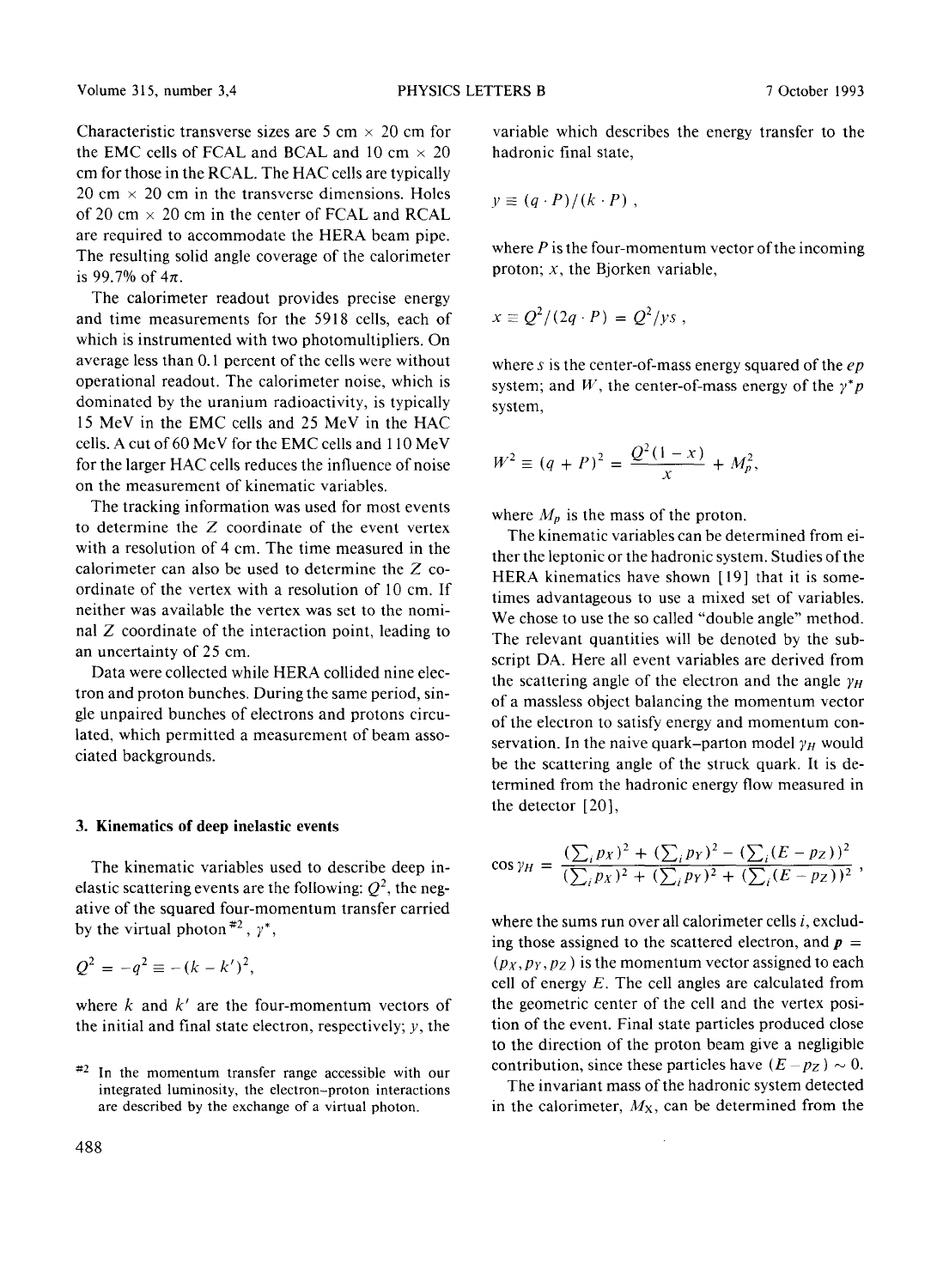cell information. We chose to apply an approach  $*3$ similar to the double angle method to determine  $M_{\rm X}$ .

For one of the experimental cuts to be discussed later, we chose the Jacquet-Blondel estimator of the variable y determined using hadronic measurements only,

$$
y_{\text{JB}} = \sum_{i} (E - pz)/2E_e ,
$$

where the sum runs over all calorimeter cells  $i$  excluding those assigned to the electron.

An important variable used to identify the neutral current deep inelastic events is the quantity  $\delta$  defined by

$$
\delta = \sum_i (E - pz) ,
$$

where the sum runs over all calorimeter cells *i*. For fully contained neutral current DIS events, and neglecting detector smearing effects,  $\delta = 2E_e$ , where  $E_e$ is the energy of the incoming electron.

Our choice of technique to determine kinematic variables based on angular quantities reduces systematic effects due to the presence of inactive material between the interaction point and the calorimeter. It does not affect any conclusion presented in this paper.

#### **4. Triggering and data selection**

To trigger on neutral current DIS events we required signals above predefined thresholds in the EMC cells of the RCAL and BCAL [20]. The triggers were rejected if they were in coincidence with a signal from the beam background counter, located upstream of the detector, in time with the proton beam. Other backgrounds were rejected by cuts on the FCAL and RCAL times. The trigger acceptance for neutral current events, studied both with data and by Monte Carlo techniques, increases with  $O^2$  and exceeds 98% for  $Q^2 > 10$  GeV<sup>2</sup>.

Further selection criteria were applied in the off-line analysis. The key signature of a neutral current event is the presence of the scattered electron in the final state. The electron identification algorithm is based on the lateral and longitudinal profiles of energy depositions in the calorimeter characteristic of electromagnetic showers. The efficiency was 97% for identifying electrons with energy greater than 5 GeV, as determined from a Monte Carlo simulation of DIS interactions. Events for which no electron with energy above 5 GeV was identified were rejected from the sample.

As stated previously, the variable  $\delta$  is expected to be close to  $2E_e = 53$  GeV for neutral current DIS events. Undetected particles emitted in the backward direction and escaping through the rear beam hole, including photons from initial state radiation off the electron, decrease  $\delta$ . Beam associated backgrounds remaining after timing selections tend to have small values of  $\delta$ . Photoproduction events, in which the final state electron goes into the RCAL beam hole, also give a small  $\delta$ . Events for which  $\delta$  was less than 35 GeV were rejected. This cut removes remaining beam induced background as well as most of the background from photoproduction.

The electron polar angle was measured with a typical resolution of 5 mrad using the calorimeter information and the event vertex. To ensure full energy containment of the electron shower, events were rejected if the scattered electron position in the RCAL was reconstructed within a square of 32 cm  $\times$  32 cm centered on the beam axis.

The resolution in  $\gamma_H$  depends on the value of  $y_{JB}$ . At small values of  $y_{JB}$ , when the current jet is emitted in the direction of the incoming proton, the resolution in  $\gamma_H$  becomes poor. We thus require  $\gamma_H$  to be greater than 0.04. In addition, in order to reduce acceptance corrections and background, we select only those events for which  $Q_{DA}^2$  is greater than 10 GeV<sup>2</sup>.

Cuts were applied to remove elastic QED Compton events and cosmic muon events based on the pattern of energy deposits in the calorimeter cells, calorimeter timing, and tracking information. After all selections, 1441 events remained.

<sup>&</sup>lt;sup>#3</sup> If we denote by  $E_H$ ,  $p_H$  and  $\theta_H$ , the energy, the momentum and the polar angle of the final hadronic system observed in the detector, respectively, then the following formulae determine  $M_X$ :  $\cos \theta_H = \sum_{i} p_Z / |\sum_{i} \mathbf{p}|,$ where the sum runs over all calorimeter cells  $i$ , excluding those assigned to the electron,  $E_H - p_H \cos \theta_H =$  $2E_e y_{\text{DA}}, p_H^2 \sin^2 \theta_H = Q_{\text{DA}}^2 (1 - y_{\text{DA}}), M_X = (E_H^2$  $p_H^2$ )<sup>1/2</sup>. These formulae hold because the undetected particles in the FCAL beam hole have a negligible effect on the determination of the DA variables.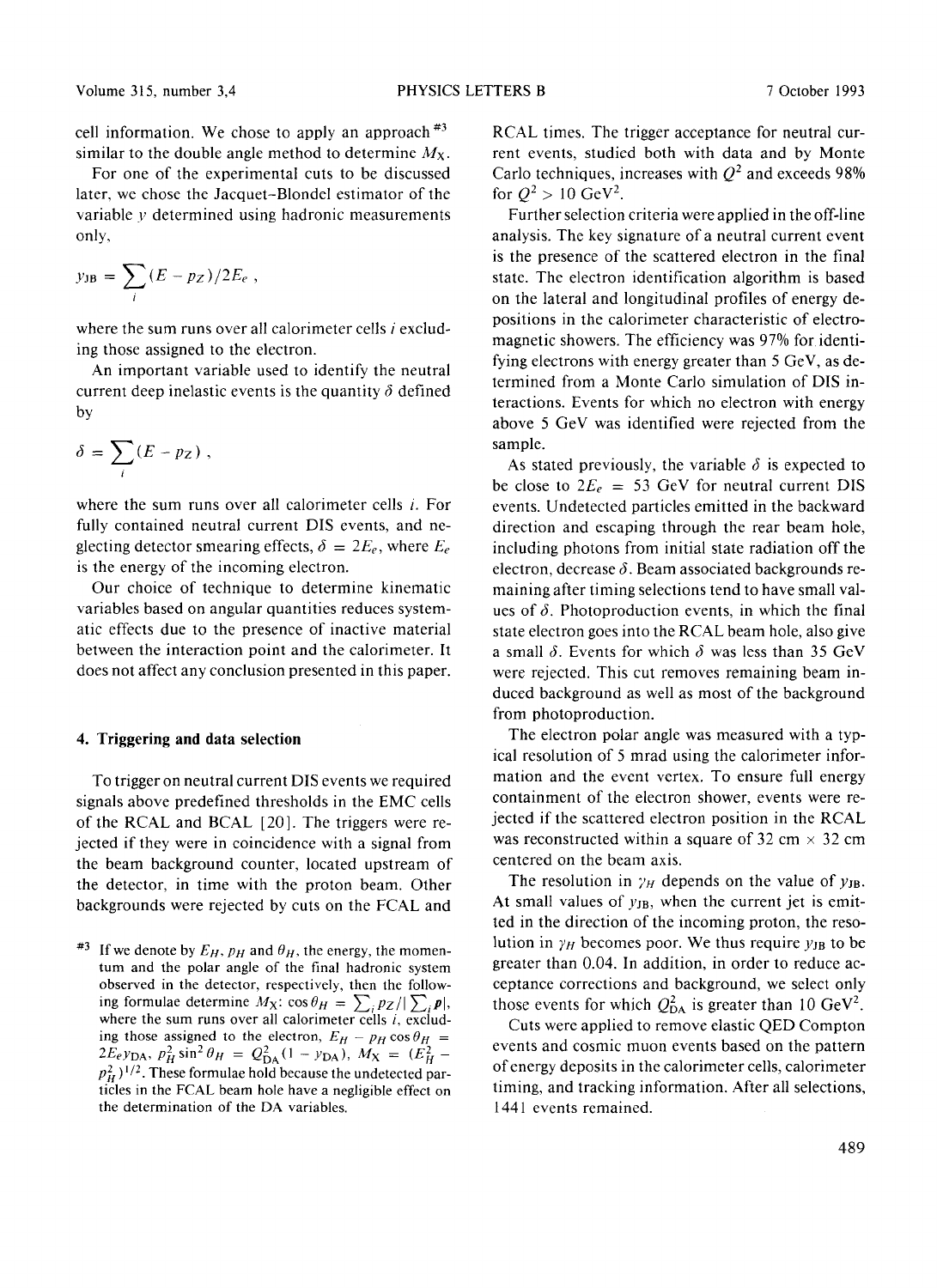#### **5. Monte Carlo simulation**

The detector acceptance and performance were studied extensively with a Monte Carlo simulation of the experiment. Neutral current DIS events with  $Q^2 > 4$  GeV<sup>2</sup> were generated with HERACLES [21], which includes electroweak radiative corrections to first order. The hadronic final state was simulated using the color dipole model [22] as implemented in ARIADNE [23] for the QCD cascade and the Lund string model using JETSET [24] for the soft hadronization process. The results of the simulation are representative of other models based on the Lund string approach and describe well the general trends observed in the final hadronic state of neutral current DIS events  $[2]$ <sup>#4</sup>. For the parametrization of parton densities in the proton we have used the MRSD-set [25]. The detector simulation is based on the general purpose program GEANT3.13 [26] and incorporates our best knowledge of the experimental environment and trigger. We have generated a sample of events which, after applying the same selection criteria as for the data, yield seven times the number of events in the data sample.

#### **6. Observation of events with a large rapidity gap**

Most of the characteristics of the 1441 events are similar to those of the Monte Carlo DIS events. In one important aspect, however, the data and Monte Carlo events are different. In the data we observe a substantial number of events with low energy deposited in FCAL ( $E_{\text{FCAL}} < 1$  GeV) in contrast to the Monte Carlo expectations. In the Monte Carlo sample, events with low  $E_{\text{FCAL}}$  occur predominantly at low y and do not pass the cut  $y_{JB} > 0.04$ . In the data we find events with low  $E_{\text{FCAL}}$  that have relatively high  $y_{\text{JB}}$ , with values extending up to  $y_{JB} \sim 1$ . Large values of y at low x correspond to interactions in which the current jet is emitted in the direction of the exchanged virtual photon; that is, at a large angle with respect to the original proton direction. The color transfer between the struck quark and the proton remnant is responsible for



Fig. 2. (a) The fraction  $f$  of events for which 99% of the hadronic energy is contained within the pseudorapidity interval  $-3.8 < \eta < \eta_{\text{cut}}$  as a function of  $\eta_{\text{cut}}$ , for data and for Monte Carlo events. (b) Distribution of  $\eta_{\text{max}}$ , the maximum rapidity of a calorimeter cluster in an event, where a cluster is defined as an isolated set of adjacent cells with summed energy higher than 400 MeV, for data and for Monte Carlo events. The boundaries of the calorimeter are indicated. Values of  $\eta_{\text{max}} > 4.3$  may occur when particles are distributed in many contiguous cells around the beam hole of the FCAL. The number of Monte Carlo events with  $\eta_{\text{max}} > 1.5$  is normalized to the number of data events in the same  $\eta_{\text{max}}$  range.

populating the rapidity interval between them with final state hadrons [3]. Monte Carlo events, therefore, have a substantial energy deposit in FCAL.

Fig. 2a shows for both data and Monte Carlo the fraction of events,  $f$ , for which 99% of the hadronic energy measured in the calorimeter is contained within  $-3.8 < \eta < \eta_{\text{cut}}$ , as a function of  $\eta_{\text{cut}}$ . The lower limit of  $\eta = -3.8$  corresponds to the largest measurable polar angle in the detector, defined by the inner edge of RCAL. Note that the  $\eta_{\text{cut}}$  range covers the angular acceptance of the FCAL. In almost all Monte Carlo events, the full calorimeter acceptance is required to measure 99% of the deposited energy. However, in the data we observe a clear excess of

 $#4$  Note that, in the study reported in ref. [2], events for which the energy deposited in the forward part of the calorimeter was less than 1 GeV were removed.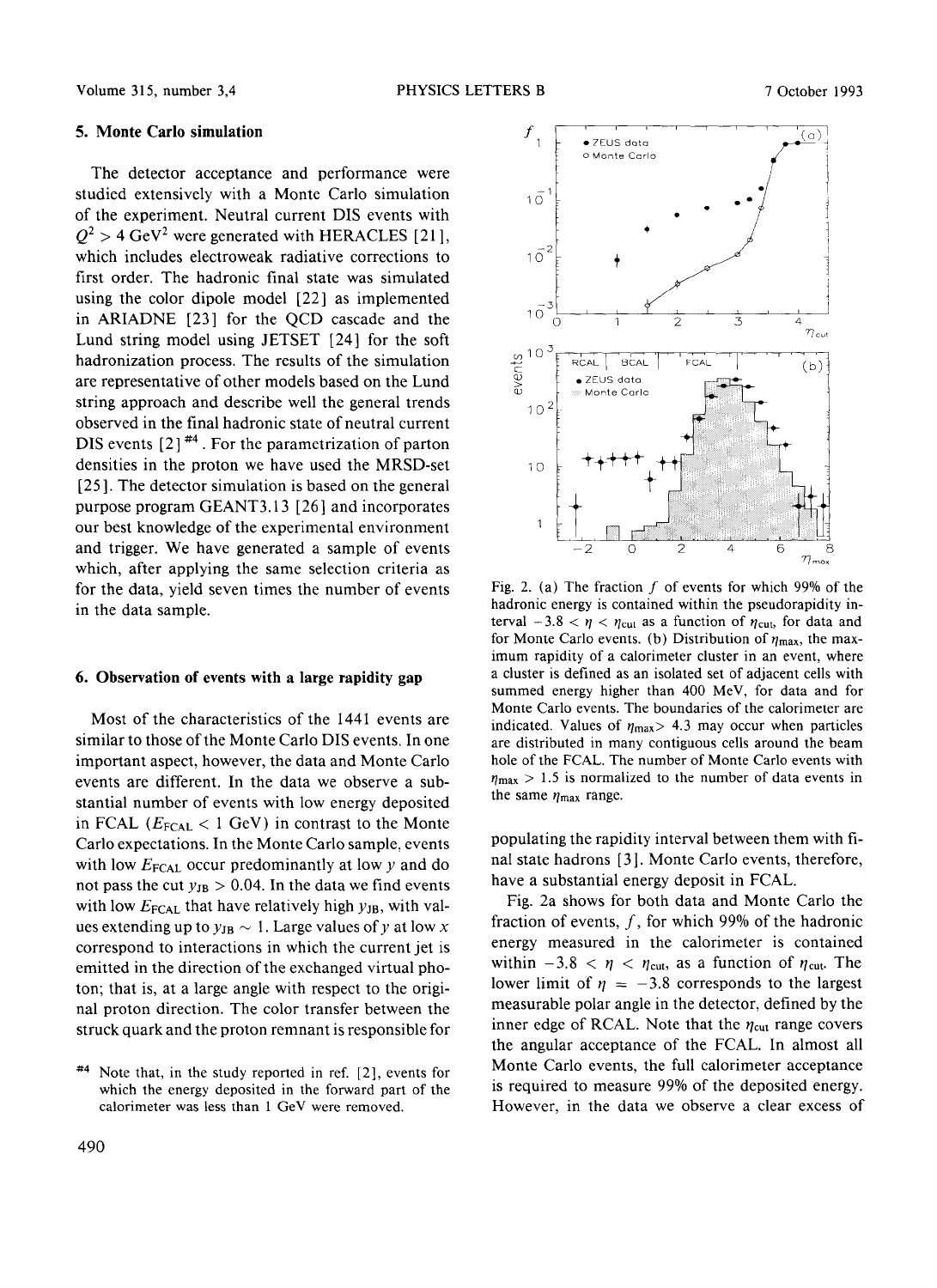events (over Monte Carlo) for which 99% of the deposited energy is contained within a smaller angular range, corresponding to  $\eta_{\text{cut}} < 3$ .

To study these events further, we define  $\eta_{\text{max}}$  as the maximum pseudorapidity of all calorimeter clusters in an event, where a cluster is defined as an isolated set of adjacent cells with summed energy higher than 400 MeV. The distribution of  $\eta_{\text{max}}$  is presented in fig. 2b and is compared to the distribution obtained from the Monte Carlo simulation. Values of  $\eta_{\text{max}} > 4.3$ are an artifact of the clustering algorithm and may occur when particles are distributed in many contiguous cells around the beam hole. Note that in addition this region of large  $n_{\text{max}}$  is particularly sensitive to the details of the proton remnant fragmentation. A clear excess of events is observed for  $\eta_{\text{max}}$  < 1.5. In the data, 89 of the 1441 events have  $\eta_{\text{max}}$  < 1.5, while only  $4 \pm 1$  are expected from the simulation of DIS events<sup>#5</sup>. We denote events with  $\eta_{\text{max}}$  < 1.5 as events with a large rapidity gap. This corresponds to requiring a rapidity gap of at least 2.8 units.

We have estimated the number of background events in this sample of events with a large rapidity gap. From a Monte Carlo simulation of electrongas interactions we calculate a background of  $7 \pm 3$ events. This is consistent with the observation that one event from the unpaired electron bunch survives all the selection cuts. We have scanned all events in the sample and found no event due to cosmic muons or QED Compton interactions. Thus an excess of  $78 \pm 10$  events remains, corresponding to 5.4% of the DIS sample.

#### **7. Properties of events with a large rapidity gap**

Deep inelastic interactions due to diffractive virtual photon-proton scattering  $(\gamma^* p)$  are expected to produce events with a large rapidity gap in the final hadronic state. In the triple pomeron description [5] of diffractive scattering one expects a flat rapidity distribution of the recoiling diffractive state. For fully



Fig. 3. (a) Correlation between the invariant mass  $M_X$  of the hadrons observed in the calorimeter and the invariant mass,  $W_{DA}$ , of the  $\gamma^*p$  system. Events with a large rapidity gap,  $\eta_{\text{max}}$  < 1.5, are shown as solid dots, and events with  $\eta_{\text{max}} > 1.5$  are shown as crosses. (b) Fraction of events r with a large rapidity gap in the DIS sample as a function of  $W<sub>DA</sub>$ . The dashed line indicates the region in which acceptance corrections are independent of  $W$ . (c) Distribution of  $M_X$  for events with a large rapidity gap,  $\eta_{\text{max}} < 1.5$ , and  $W_{\text{DA}} > 150 \text{ GeV}$ . The solid line shows a  $1/M_{\text{X}}^2$  dependence. The lowest  $M_X$  point is strongly affected by acceptance and detector smearing.

contained diffractive states the  $\eta_{\text{max}}$  variable is related to the rapidity distribution of the hadronic final state, neglecting effects due to fragmentation and selection cuts. In the region of  $\eta_{\text{max}}$  < 1.5 in fig. 2b, the measured distribution is indeed fiat. Motivated by the flatness of the  $\eta_{\text{max}}$  distribution we have looked into the inclusive properties of the large rapidity gap events.

We divide the DIS events into two samples, one with  $\eta_{\text{max}}$  = 1.5 and the other with  $\eta_{\text{max}}$  = 1.5. The following conclusions are not sensitive to the exact value chosen. In fig. 3a we present for both samples the correlation between the invariant mass  $M_X$  of the observed hadronic system in the detector and the total available energy  $W_{DA}$  in the  $\gamma^*p$  system. A feature of the events with a large rapidity gap is that  $M_X$  is

<sup>&</sup>lt;sup>#5</sup> The probability of producing an event with a rapidity gap of greater than 2 units by effects in perturbative QCD has been estimated for quark antiquark pair production at LEP energies to be below  $10^{-3}$  [27], consistent with measurements at lower energies [28].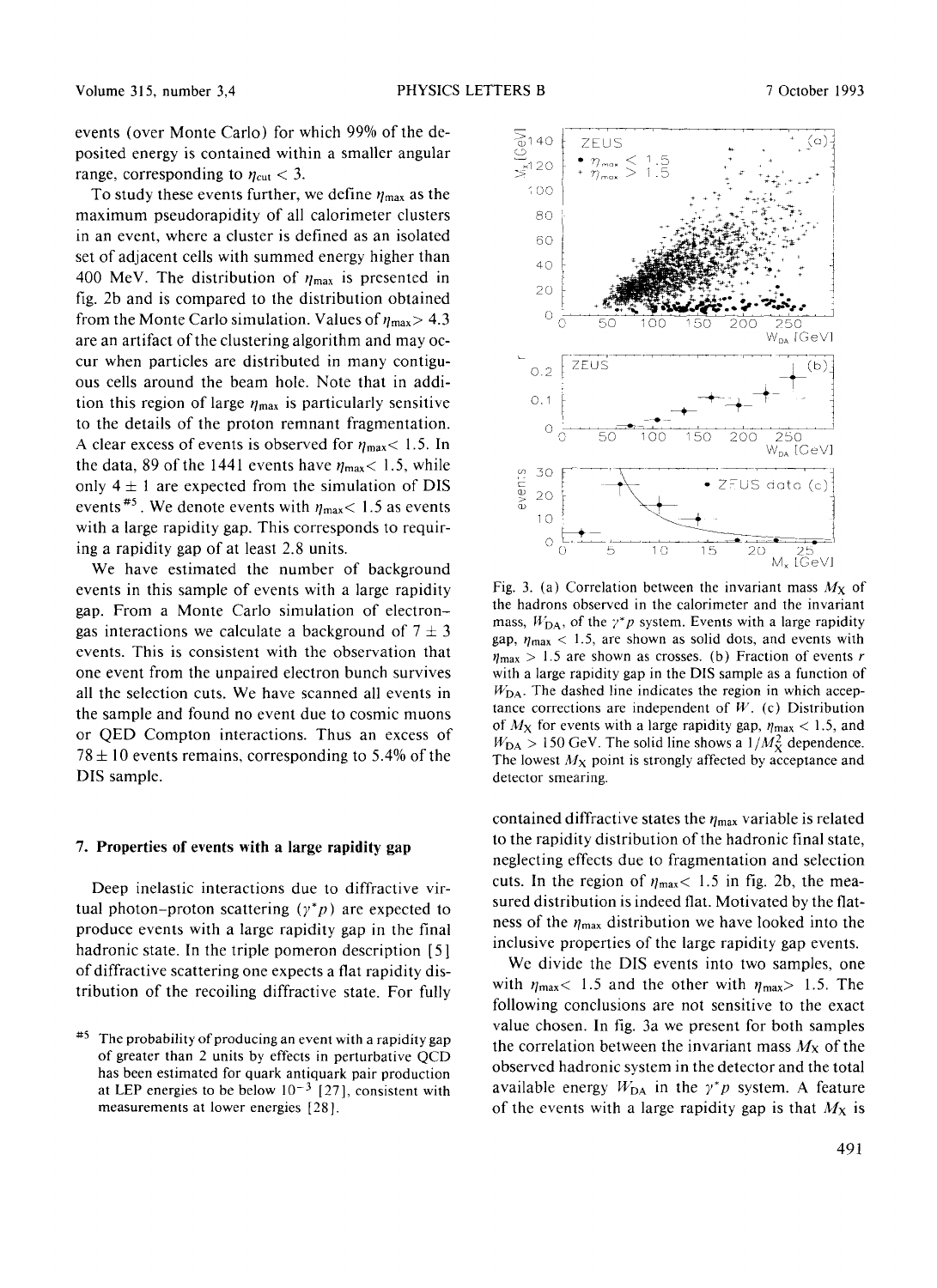

Fig. 4. Fraction  $r$  of events with a large rapidity gap,  $\eta_{\text{max}}$  < 1.5, as a function of  $Q_{\text{DA}}^2$  for two ranges of  $x_{\text{DA}}$ . No acceptance corrections have been applied.

small compared to  $W_{DA}$  and is typically smaller than 10 GeV. The events span the range of  $W_{DA}$  from 60 to 270 GeV. For  $W_{DA} > 150$  GeV these events are well separated from the rest of the sample. In this region, acceptance corrections have little dependence on  $W$  and the contribution of these events to the deep inelastic cross section is, within errors, constant with  $W<sub>DA</sub>$ , as expected for a diffractive type of interaction (see fig. 3b). At smaller values of  $W_{DA}$ , the acceptance for these events decreases since the final state hadronic system is boosted in the forward direction.

In fig. 3c we present the distribution of  $M_X$  for events with  $\eta_{\text{max}}$  < 1.5 and  $W_{\text{DA}} > 150$  GeV. The distribution is not corrected for detector or acceptance effects. Although this acceptance could be model dependent, the three models we have checked  $[13,14,16]$ predict a flat acceptance with  $M_X$  for  $M_X > 4$  GeV. We observe a spectrum which, given our resolution, the uncertainty about the acceptance and the large statistical errors, is compatible with a  $1/M_{\rm X}^2$  dependence, shown as the solid curve.

The fraction of events with a large rapidity gap, presented as a function of  $Q_{DA}^2$  in fig. 4 for two selected bins of  $x_{DA}$ , is, within errors, independent of  $Q^2$ . The  $Q<sup>2</sup>$  dependence is little affected by acceptance corrections. In QCD terminology, leading twist contributions to structure functions show little (at most logarithmic) dependence on  $Q^2$  at fixed x, whereas higher twist terms fall as a power of  $Q^2$ . Since the proton structure function determined for our DIS data sample shows a leading twist behavior [29], the producevents is also likely to be a leading twist effect. The decrease with  $x$  is partly due to acceptance, since for larger values of  $x$  the final hadronic state is boosted in the direction of the proton so that such events will not be identified as having a large rapidity gap in our detector.

tion mechanism responsible for the large rapidity gap

#### **8. Discussion and conclusions**

In a sample of deep inelastic neutral current scattering events, we have observed a class of events with a large rapidity gap in the final hadronic state. The flat rapidity distribution, the lack of  $W$  dependence and the shape of the  $M_X$  distribution are suggestive of a diffractive interaction between a highly virtual photon and the proton, mediated by the exchange of the pomeron [5 ]. The fact that the percentage of events with a large rapidity gap shows only a weak dependence on  $Q^2$  points to a leading twist contribution to the proton structure function.

For the hypothesis that events with a large rapidity gap are produced by a diffractive mechanism, one expects such events to be accompanied by a quasielastically scattered proton. For this type of process the gap between the maximum rapidity of the calorimeter and the rapidity of the scattered proton is about three units. The selection criteria, in particular the requirement of a rapidity gap in the detector of at least 2.8 units, limit the acceptance for diffractivelike events. Since we have made no corrections for acceptance, the 5.4% for DIS events with a large rapidity gap should be considered a lower limit for diffractively produced events.

#### **Acknowledgement**

We wish to acknowledge the contribution of the HERA machine staff during the first year of operating this new colliding beam facility. The support of the DESY directorate is greatly appreciated. We also acknowledge most informative discussions with J. Bartels, J. Ellis, G. Ingelman, E. Levin, and B. Webber.